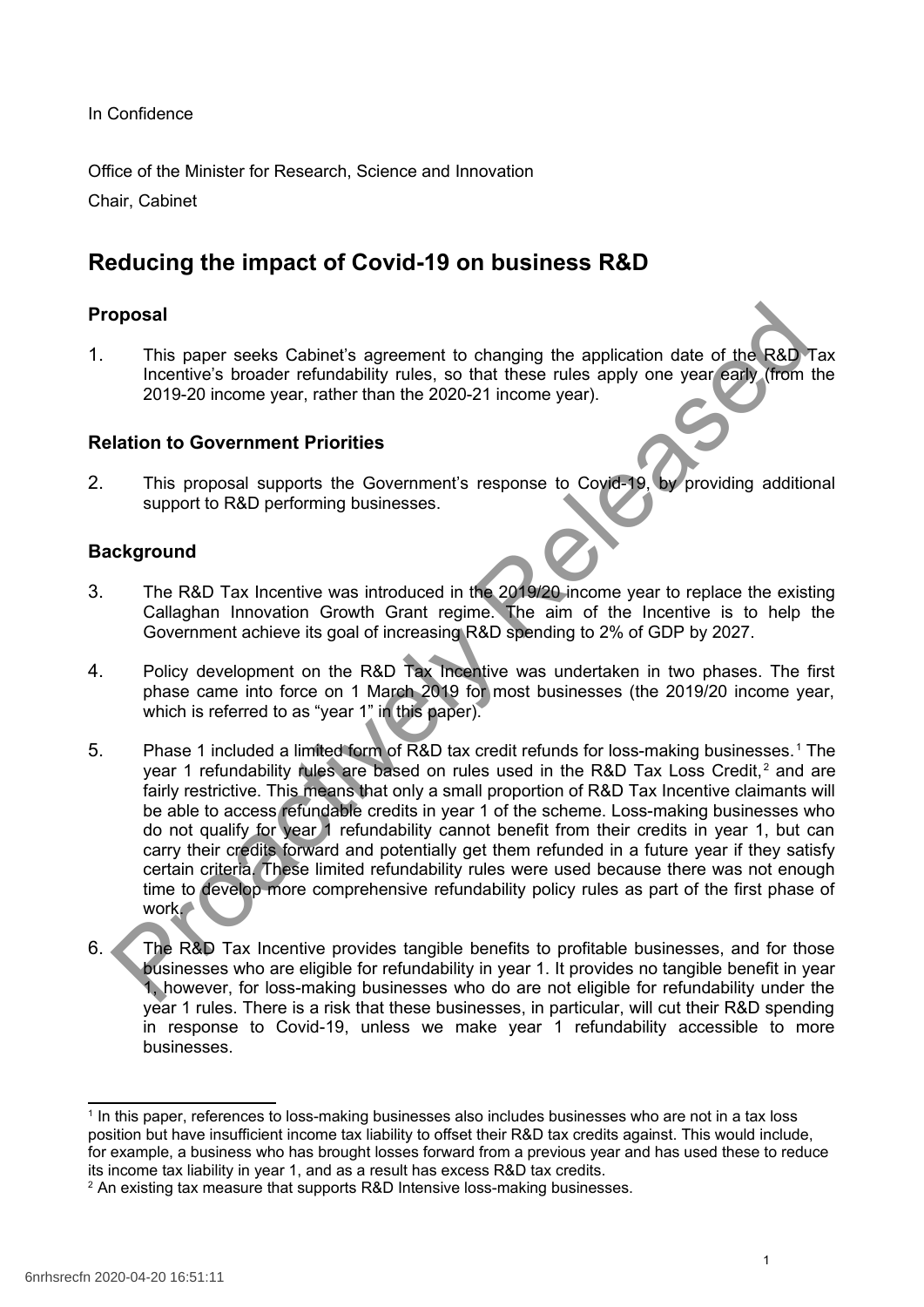- 7. Phase 2 policy development developed broader refundability rules, which were intended to apply from the 2020-21 income year for most businesses (referred to as "year 2" in this paper). These proposed new refundability rules are contained in the Taxation (KiwiSaver, Student Loans, and Remedial Matters) Bill, which recently completed its Third Reading.
- 8. I am proposing that the application date of these new broader refundability rules apply retrospectively from year 1 (rather than year 2), so that more businesses are able to access more R&D tax credit refunds. This will help provide additional cashflow to loss-making R&D performers who might otherwise have to cut their R&D labour and spending in response to disruptions caused by Covid-19.

### **Problem definition and proposal**

9. There is a significant risk that businesses will cut their R&D spending in response to Covid-19, particularly loss-making businesses who cannot benefit from their R&D tax credits this tax year because they do not qualify for refundability under the existing year 1 refundability rules.

#### *The year 1 refundability rules*

- 10. The year 1 refundability rules restrict refundability to a small subset of eligible entities. These rules only allow refunds for New Zealand tax resident R&D-intensive unlisted companies who do not receive tax exempt income (other than from intercompany dividends). In addition, a \$255,000 cap applies to limit refundability in year 1. Loss-making businesses who do not qualify for refundability in year 1 currently have no choice but to carry their credits forward to year 2 of the regime (the 2020-21 income year), and cash these credits out in year 2 if they qualify for refundability under the proposed new broader refundability rules. by the and the proposal There is a significant risk that businesses will cut their R&D spending in response to Conditation of the system businesses will cut their R&D spending in response to Conditation and the proposal to
- 11. It is these loss-making businesses who need additional support for their R&D now, to encourage them to retain their R&D staff and continue their R&D investments despite Covid-19. One way of providing these businesses with that additional support is by changing the application date of the proposed new broader refundability rules.

## *The year 2 broader refundability rules*

12. The proposed new broader refundability rules will replace the year 1 rules and apply from year 2 of the scheme. The new rules remove the restrictive eligibility criteria referred to above and allow businesses to be eligible for refundability provided they are eligible for the R&D Tax Incentive more generally. In addition, the new rules replace the existing \$255,000 refundability cap with a labour-related tax cap, which allows firms refunds up to the total amount of labour-related taxes paid in the relevant income year.

*The proposal: bringing the application date forward to year 1*

13. If the application date of the year 2 refundability rules is brought forward by a year, so that they apply from year 1 of the scheme, this will provide more businesses with access to R&D tax credit refunds sooner. It will also provide some businesses with larger refunds than they would have obtained under the year 1 refundability rules. By providing more businesses with more cash sooner, this amendment provides important support to businesses, and encourages them to continue doing R&D so that they can continue to receive this support in future.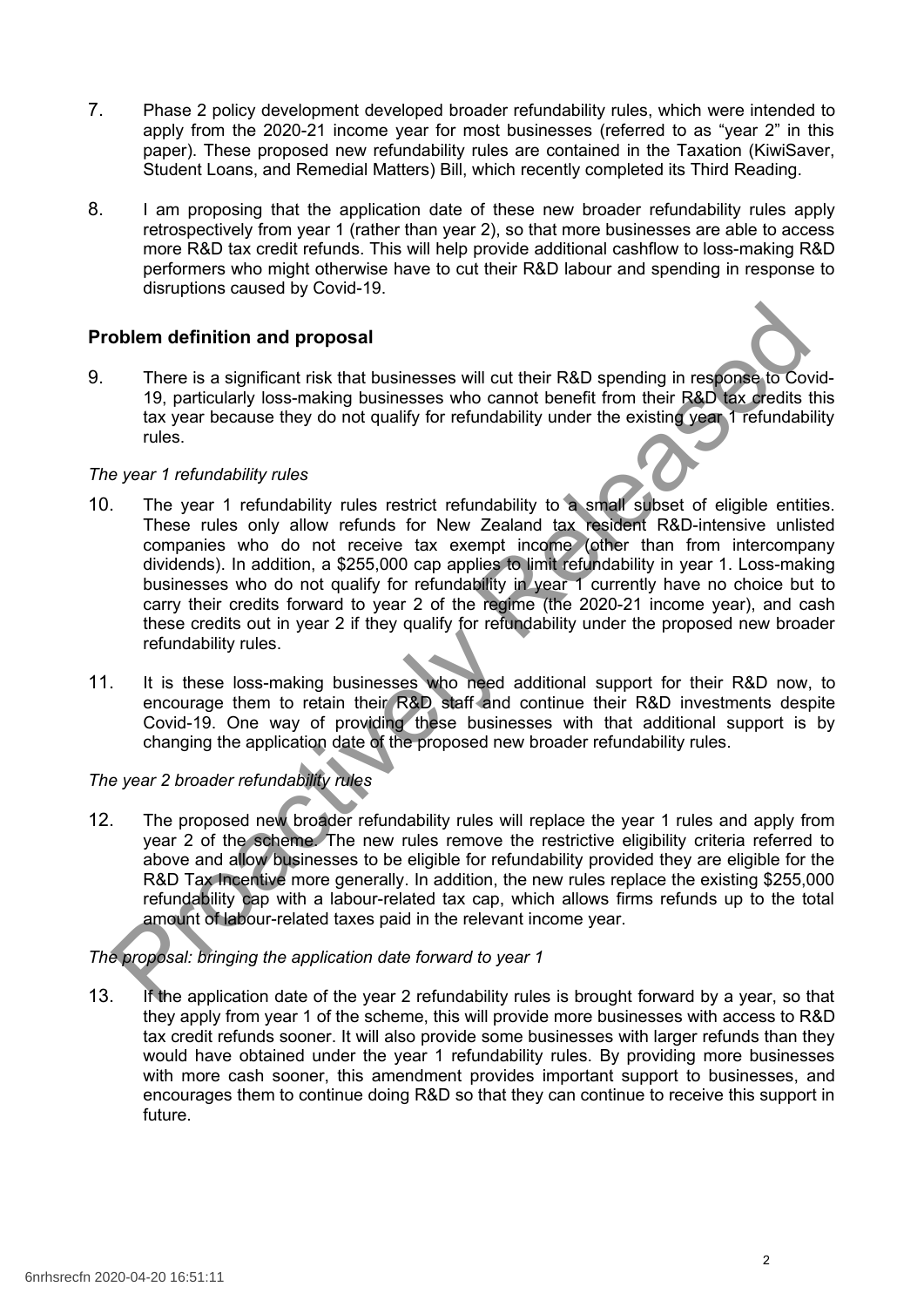#### *Giving businesses a choice between year 1 and year 2 rules*

14. A small minority of businesses may be able to access more refunds under the year 1 refundability rules than the proposed year 2 refundability rules. To ensure business certainty in the regime is maintained, and that no business is disadvantaged by the urgent amendment, officials recommend that businesses be allowed to choose which refundability rules they would like to apply to their year 1 R&D Tax Incentive claim. From year 2, all businesses would have to apply the year 2 refundability rules (they would not be able to choose to apply the year 1 rules).

#### *New Zealand's future economic recovery*

15. This amendment provides targeted support to innovative businesses, to enable them to retain their R&D programmes and the high-skilled jobs that will be necessary to our future economic recovery. The amendment will provide more support for businesses already intending to claim the R&D Tax Incentive in year 1, and could encourage them to enrol and file their year 1 claims with Inland Revenue sooner (rather than waiting to file closer to their claim due date). If this amendment is not made, businesses are more likely to reduce or stop their R&D, resulting in a deeper and more protracted decline in economic activity. It would also weaken the economy's ability to recover once the global economy has stabilised. w cealand studies economic recovery<br>
This amendment provides targeted support to innovative businesses, to enable them<br>
tretain their R&D programmes and the high-skilled jobs that will be necessary to our for<br>
reconomic re

#### **Risks**

#### *Fraud risks*

16. There is a risk that bringing forward the application of broader refundability rules could increase the risk of fraudulent claims in year 1 of the scheme. Year 1 of the scheme ends in less than two weeks, which will provide little opportunity for fraudulent claims to be developed during year 1 in response to the amendment. There are also safeguards built-in to the proposed new broader refundability rules, in the form of a labour-related tax cap, which ensures businesses have a tangible economic presence in New Zealand before refunds will be allowed. The combination of these two factors mean the risk of successful fraudulent claims is very small.

#### *Implementation risks*

- 17. A dedicated core team has been established to administer the R&D Tax Incentive. This core team comprises staff from Inland Revenue and Callaghan Innovation and is funded through a transfer from Vote Business, Science and Innovation to Vote Revenue of up to \$6 million a year.
- 18. Inland Revenue systems are set up to administer R&D Tax Incentive claims and Inland Revenue has confirmed that they will be able to implement and administer the proposal.
- 19. Callaghan Innovation has offered use of its resources to manage any extra communications that may come in because of this proposal. Callaghan Innovation have also agreed to assist with any other work associated with this proposal, if Inland Revenue does not have sufficient capacity.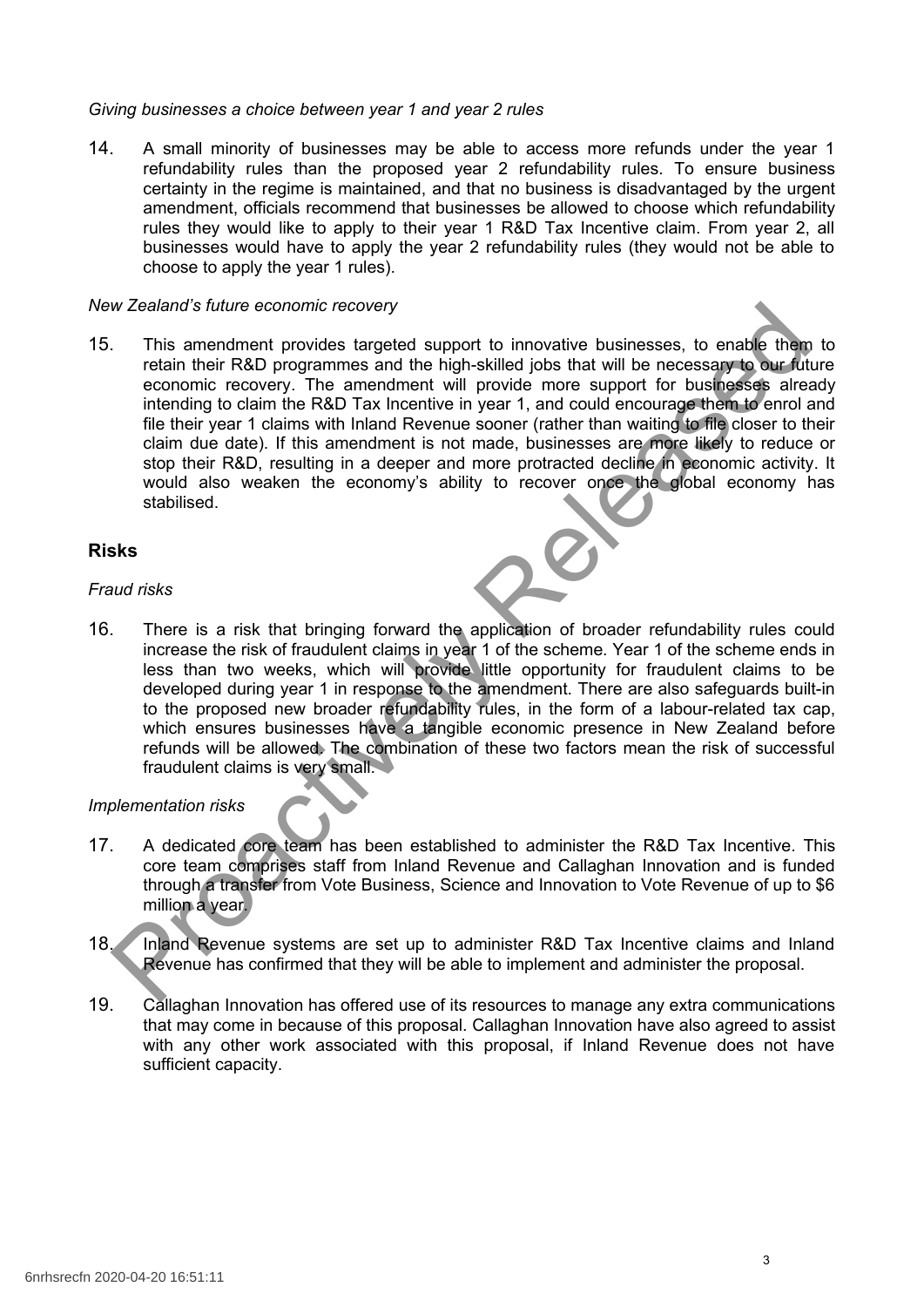# **Financial Implications**

#### *Fiscal cost*

20. The proposal is revenue neutral, and has no effect on our estimate of the fiscal costs of the R&D Tax Incentive. The model of fiscal costs used treats tax credits and cash payments (in the form of refunds) as equivalent.

#### *Cash support for businesses*

21. Officials asked all stakeholders consulted to provide an estimate of the amount of cash support this proposal would provide to businesses they are connected with in New Zealand. Based on the sample of businesses who responded to this request we estimate this proposal will provide approximately \$50-70 million of cash support to the surveyed businesses. Cash sensitive businesses will be incentivised to file as soon as possible. Businesses that file close to the end of the tax year could expect to receive these refunds within the next few months. Officials a sked all stateholders consulted to provide an estimate of the amount of again<br>typend this proposal will provide to businesses they are connected with in New Zeala<br>Based on the sample of businesses who responded

#### **Legislative Implications**

- 22. Implementing these proposals requires changes to tax legislation (including the Income Tax Act 2007 and potentially also the Tax Administration Act 1994).
- 23. If approved, I propose including the legislative changes resulting from these recommendations in the Urgent Covid-19 Tax Matters Bill, scheduled for introduction and passage through all stages under urgency on 7 April.

#### **Impact Analysis**

#### *Regulatory Impact Assessment*

- 24. A regulatory impact assessment is not required as the broader refundability proposals have already been discussed in the regulatory impact assessment for the Taxation (KiwiSaver, Student Loans, and Remedial Matters) Bill. Producing a new regulatory impact assessment would substantively duplicate this analysis.
- 25. While this policy proposal moves the start date for the broader refundability proposals forward, the appropriation for the Tax Incentive in Budget 2018 already allows for the fiscal cost of full refundability, as the existing fiscal cost model assumed no constraint on refundability. There is therefore no change to the analysis already developed in the regulatory impact assessment for the Taxation (KiwiSaver, Student Loans, and Remedial Matters) Bill as a result of this proposal.

#### *Climate Implications of Policy Assessment*

26. Officials do not consider that the policy would have significant implications for the climate. The policy does not aim to reduce greenhouse gas emissions and will not have any notable impact on emissions, waste, or other environmental factors.

#### **Population Implications**

27. The proposal will have a positive impact on the population on New Zealand, as it will help encourage businesses to retain their R&D labour and continue purchasing the goods and services necessary to continue performing R&D.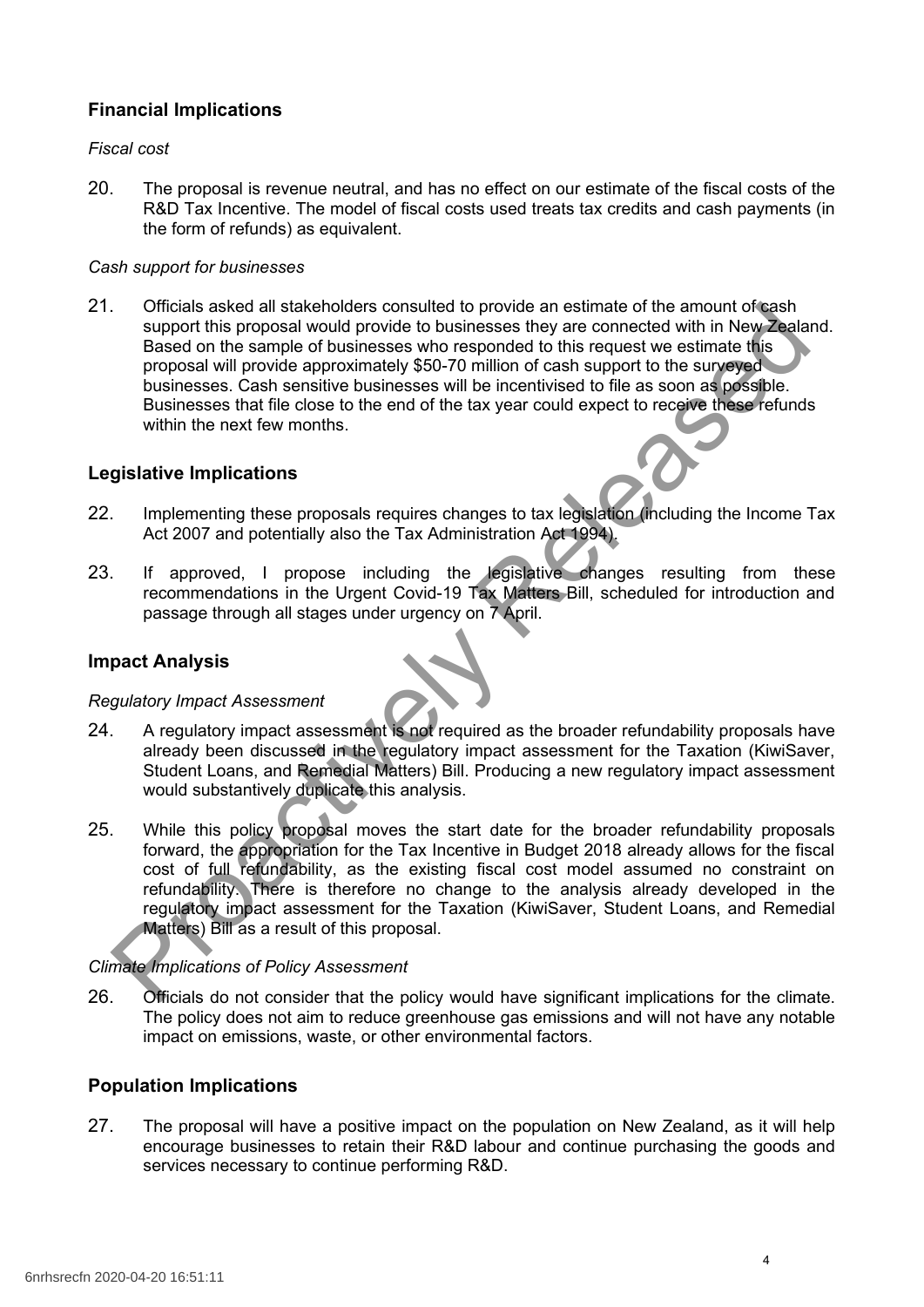#### **Human Rights**

28. There are no human rights implications arising from the proposals in this paper.

#### **Consultation**

29. Each of the Big 4 accounting firms (EY, Deloitte, PwC and KPMG), some businesses, and a representative of the Corporate Taxpayers Group<sup>[3](#page-4-0)</sup> have been consulted on the proposal. All stakeholders consulted strongly support the proposal.

#### **Communications**

30. I will make an announcement on the contents of the Bill, including this proposal, following enactment of the Legislation. A commentary on the Bill will also be released, and Inland Revenue will update its guidance material. Inland Revenue will include details of the new legislation in a *Tax Information Bulletin* after the Bill is enacted. There will also be targeted communication to businesses likely to be affected by the amendment. **Internal of the Legislation American** in the contents of the Bill, including this proposal. **Nell**<br>
enactment of the Legislation. A commentary on the Bill will also be released, and Inkin<br>
Revenue will update its guidanc

#### **Proactive Release**

31. I propose to proactively release this Cabinet paper, associated minutes, and key advice papers with any appropriate redactions within 30 working days of Cabinet making final decisions.

#### **Recommendations**

The Minister of Research, Science and Innovation recommends that Cabinet:

- **1. Note** that the new refundability rules that are contained in the Taxation (KiwiSaver, Student Loans, and Remedial Matters) Bill, which recently completed its Third Reading, are intended to apply from the 2020-21 income year for most businesses (referred to as "year 2" in this paper).
- **2. Agree** that the application date of these new broader refundability rules apply retrospectively from year 1 (rather than year 2), so that more businesses are able to access more R&D tax credit refunds.
- **3. Note** that this will help provide additional cashflow to loss-making R&D performers who might otherwise have to cut their R&D labour and spending in response to disruptions caused by Covid-19.

<span id="page-4-0"></span> $3$  The Corporate Taxpayers Group is an organisation of major New Zealand companies that works with officials to achieve positive changes to tax policy in New Zealand. The Group's members include Air New Zealand Limited, Airways Corporation of New Zealand, AMP Life Limited, ANZ Bank New Zealand, ASB Bank Limited, Bank of New Zealand, Chorus Limited, Contact Energy Limited, Downer New Zealand Limited, Fisher & Paykel Healthcare Limited, Fletcher Building Limited, Fonterra Cooperative Group Limited, General Electric, Genesis Energy Limited, IAG New Zealand Limited, Infratil Limited, Lion Pty Limited, Meridian Energy, Methanex New Zealand Limited, New Zealand Post Limited, New Zealand Racing Board, New Zealand Steel Limited, New Zealand Superannuation Fund, Opus International Consultants Limited, Origin Energy New Zealand Limited, Pacific Aluminium (New Zealand) Limited, Powerco Limited, Shell New Zealand (2011) Limited, SKYCITY Entertainment Group Limited, Spark New Zealand Limited, T&G Global Limited, The Todd Corporation Limited, TOWER Limited, Vodafone New Zealand Limited, Westpac New Zealand Limited, Z Energy Limited, and ZESPRI International Limited.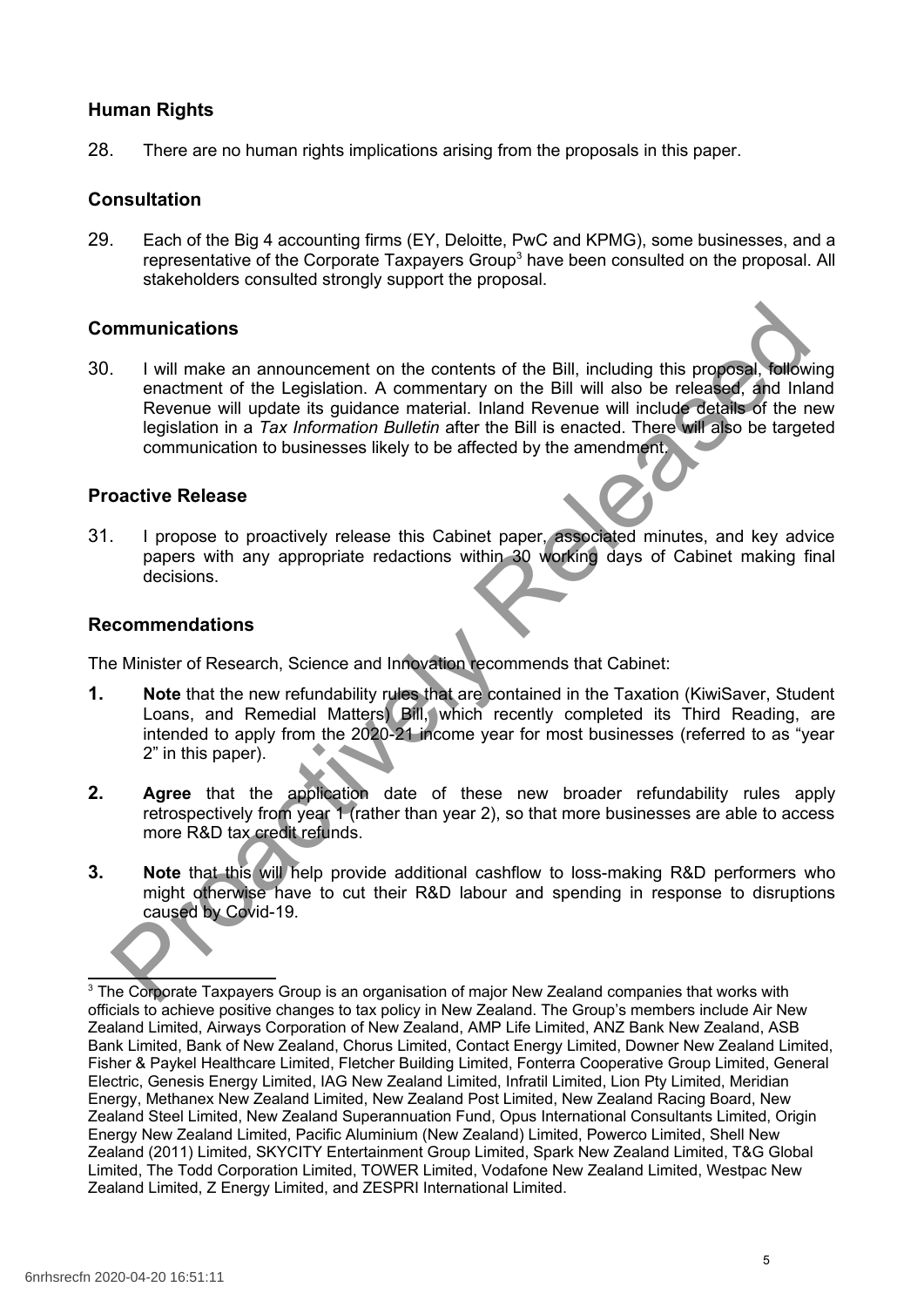- **4. Agree** that in year 1 of the scheme, businesses should be able to choose whether to apply the year 1 refundability rules or the year 2 refundability rules.
- **5. Invite** the Ministers of Research, Science and Innovation and Revenue to instruct Inland Revenue to draft legislation to give effect to the policy proposal and its intent contained in this paper.
- **6. Agree** to introduce legislative provisions to give effect to the proposal in the Urgent Covid-19 Tax Matters Bill.
- **7. Agree** to include any consequential legislative amendments necessary to give effect to the proposal in the Urgent Covid-19 Tax Matters Bill.
- **8. Note** that the Urgent Covid-19 Tax Matters Bill is scheduled for introduction and passage through all stages under urgency on 7 April, and includes amendments to the Income Tax Act 2007 and the Tax Administration Act 1994. Agree to include any consequential legislative amendments necessary to give effect to<br>proposal in the Urgent Covid-19 Tax Matters Bill. is scheduled for introduction and passes<br>through all stages under urgency on 7 April,
- **9. Note** that this proposal is revenue neutral and has no effect on our estimate of the fiscal costs of the R&D Tax Incentive. The model of fiscal costs used treats tax credits and cash payments (in the form of refunds) as equivalent.
- **10. Note** that agreeing to recommendation 2 above, will have a one-off cash impact, increasing net core Crown debt by up to \$70 million in 2019/20.

Authorised for lodgement

Hon Dr Megan Woods Minister of Research, Science and Innovation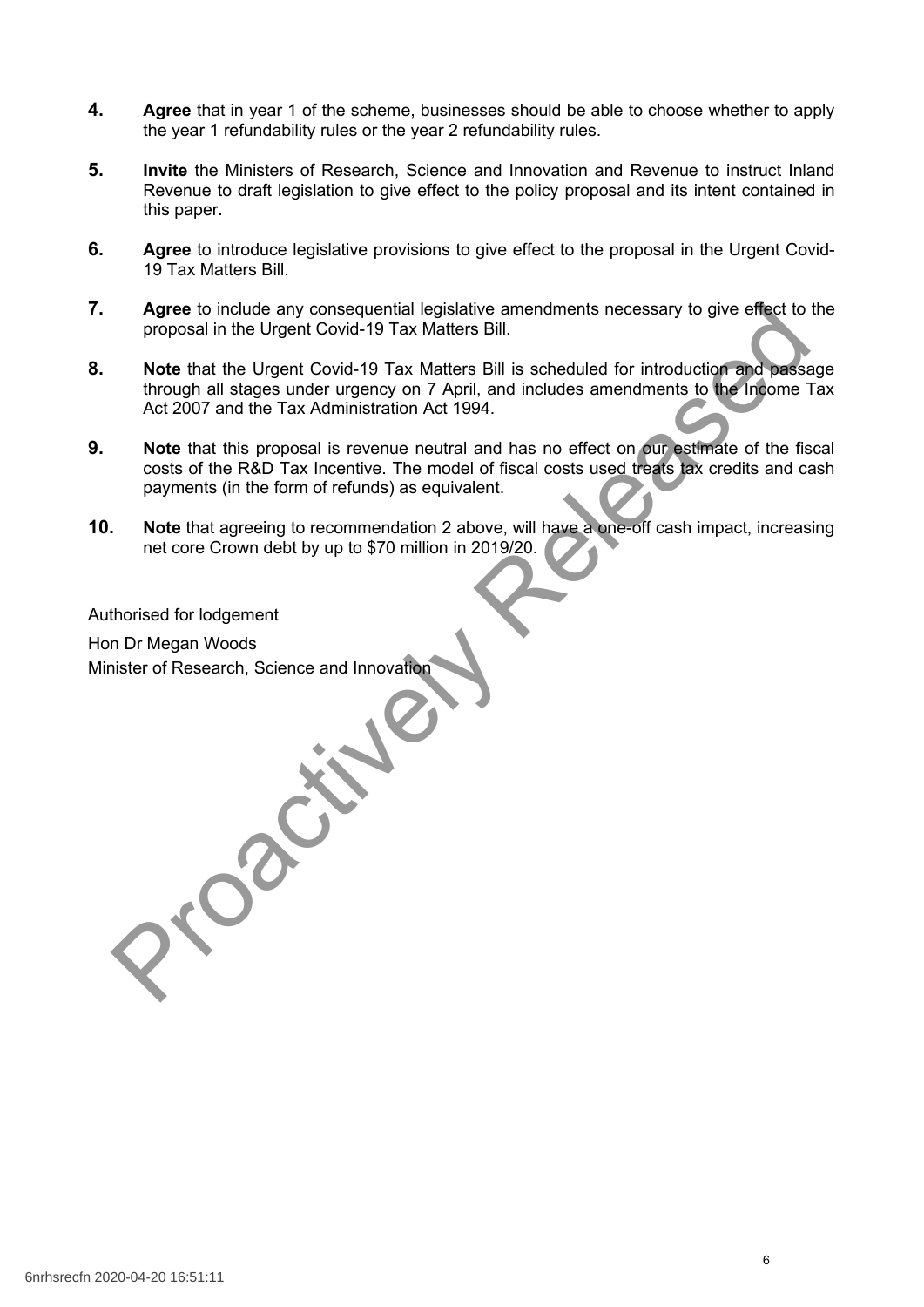# **Minute of Decision**

*This document contains information for the New Zealand Cabinet. It must be treated in confidence and handled in accordance with any security classification, or other endorsement. The information can only be released, including under the Official Information Act 1982, by persons with the appropriate authority.*

# **R&D Tax Incentive: Reducing the Impact of COVID-19 on Business R&D**

#### **Portfolio Research, Science and Innovation**

**Cabinet**

On 23 March 2020, Cabinet:

- 1 **noted** that the new refundability rules that are contained in the Taxation (KiwiSaver, Student Loans, and Remedial Matters) Bill, which recently completed its Third Reading, are intended to apply from the 2020-21 income year for most businesses (referred to as 'year 2' in the paper under CAB-20-SUB-0128); **SD Tax Incentive: Reducing the Impact of COVID-19 on Business R&<br>
trolio Research, Science and Innovation<br>
23 March 2020, Cabinct:<br>
noted that the new refundability rules that are contained in the Twulton (KiwiSaver, Stu**
- 2 **agreed** that the application date of these new broader refundability rules apply retrospectively from year 1 (rather than year 2), so that more businesses are able to access more R&D tax credit refunds;
- 3 **noted** that this will help provide additional cashflow to loss-making R&D performers who might otherwise have to cut their R&D labour and spending in response to disruptions caused by COVID-19;
- 4 **agreed** that in year 1 of the scheme, businesses should be able to choose whether to apply the year 1 refundability rules or the year 2 refundability rules;
- 5 **invited** the Minister of Research, Science and Innovation and the Minister of Revenue to issue drafting instructions to Inland Revenue to draft legislation to give effect to the policy proposal and its intent contained in the paper under CAB-20-SUB-0128;
- 6 **agreed** to introduce legislative provisions to give effect to the proposal in the Urgent COVID-19 Tax Matters Bill;
- **agreed** to include any consequential legislative amendments necessary to give effect to the proposal in the Urgent COVID-19 Tax Matters Bill;
- 8 **noted** that the Urgent COVID-19 Tax Matters Bill:
	- 8.1 includes amendments to the Income Tax Act 2007 and the Tax Administration Act 1994;
	- 8.2 is scheduled for introduction and passage through all stages under urgency on 7 April 2020;